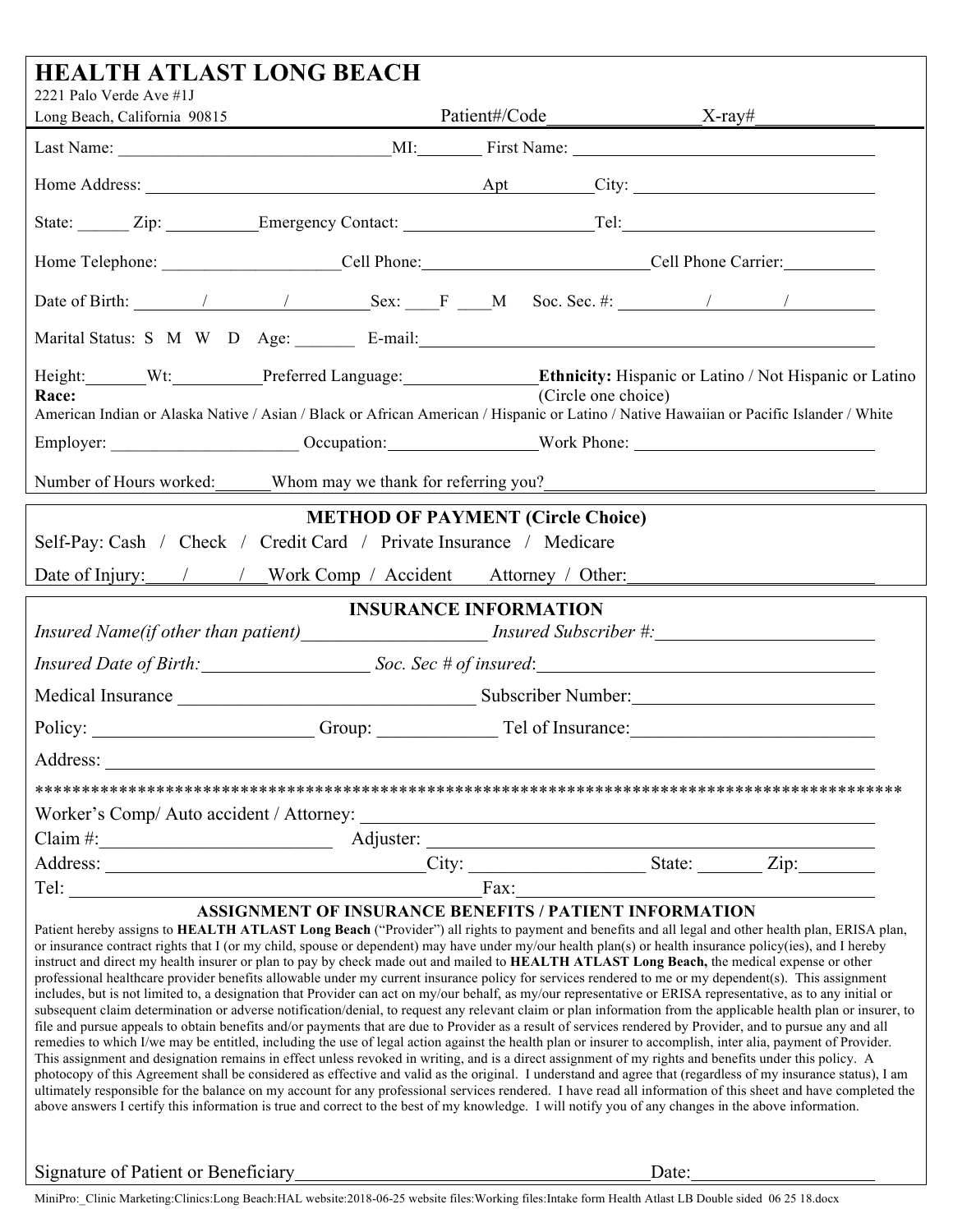# **HEALTH ATLAST LONG BEACH INFORMED CONSENT**

#### **PERSONAL**

Patient's Name

#### **INFORMED CONSENT**

The determination of an appropriate plan of medical and/or chiropractic management for medical, orthopedic or chiropractic conditions may involve or include the utilization of physical examinations, muscle testing, physiotherapeutic exercise or rehabilitation procedures done in office or at home utilizing devices appropriate for same, spinal adjustments, diagnostic imaging including but not limited to x-rays, ultrasound or MRI, electrical stimulation or TENS unit application or ultrasound applied to muscles, nerve conductive velocity testing, acupuncture, venipuncture, injections into large or small joints or muscles, or prescriptions. Should these procedures be deemed appropriate in your case, you will be examined by a doctor or his or her mid-level provider ("Provider") to determine if you have any conditions that indicate you should not engage in any of the foregoing. I am granting permission to review my medication history online.

I the Patient ("Patient") acknowledge and understand that the above procedures carry with them a small inherent risk of injury, which include but are not limited to: minor strains of the specific muscles being used during testing or rehabilitation, muscle strains, dislocations, skin irritation, costovertebral sprains, fractures, disc trauma, minor burns, dizziness, bruising, local swelling, stroke or fatality, stomach upset, allergic reactions, electrical shock, injection site pain irritation or infection, bleeding or erythema, high levels of anesthetic in central nervous system in the event of inadvertent injections into blood vessels, temporary anesthesia or numbness or weakness in area injected, vasovagal reaction (fainting), soft tissue swelling, hematoma formation, nerve trauma or compartment syndrome requiring possible surgical decompression, joint stiffness, vessel nerve or joint injury, pneumothorax requiring possible intubation, gastrointestinal upset, nausea, headaches, hoarseness, difficulty swallowing or strange tastes, dimpling of skin, and rare side effects of medications utilized may include retention of salt and water, transient disturbances of blood sugar, blood, hemorrhage or pus in affected area, and allergic reactions which in rare cases can be severe, disability or fatality, seizure, arrhythmia, anaphylaxis, paralysis, or cardiac arrest. If you are receiving an injection involving Hyaluronate, you need to inform your provider if you have an allergy to chicken, eggs, feathers, or vaccine products derived therefrom. The Patient is at all times free to engage in alternatives to procedures which include not receiving or refusing the procedure, or other appropriate medical or surgical management. Patient always has the right to refuse any procedure at any time. It is Patient's responsibility to inform Provider if Patient does not want the procedure or wishes to stop the procedure after it has started. It is Patient's responsibility to inform Provider of any prior adverse outcome or reaction to a similar treatment previously, or if such a reaction occurs during or after a procedure in this office. Patient understands that the doctor may not be able to anticipate and explain all potential risks and complications, and wishes to rely on the doctor to exercise his or her clinical expertise and best judgment based on the facts then known to him or her to determine a reasonable course of action which the doctor feels at the time – based upon the facts then known to him or her – is in Patient's best interests. Patient has read, or has had read to him or her, this entire informed consent form, in a language that Patient understands. Patient has had an opportunity to ask questions about its content, and by signing below, the Patient indicates, their understanding that results are not guaranteed and that Patient has had the opportunity to discuss the purposes, procedures, risks and other factors and ask all questions Patient has about his treatment in the office. Patient also agrees to hold this office and its staff harmless for injuries caused by the use of durable medical equipment due to improper use or manufacture defects. Patient intends this consent form to cover the entire course of treatment for Patient's present condition and for any future condition(s) for which Patient seeks treatment at this office. Patient has read and understands the preceding statements and hereby consents to voluntarily participate in one or more of the abovedescribed treatments, and/or other medical management procedures as deemed appropriate by Provider. If at any time I decide that I am unwilling to engage in these procedures, I reserve the right to inform my doctor of such and not participate in these forms of evaluation or treatment.

Should I decide to receive treatment, I understand that I will be ultimately responsible for any and all charges incurred at this office. After a charge is 30 days past due a finance charge of 1.5% per month and penalty fee may be added. If any of my checks bounce, I will be billed a service fee. I hereby authorize this office to disclose medical information pertaining to my case to medical/technical consultants deemed appropriate by my doctor and submit claims to my insurance carrier on my behalf. However, I understand that verification of my eligibility and benefits is not a guarantee of payment.

The clinic is not liable for any lost or stolen property, or property damaged on the premise or in the parking lot. All supplements, supplies and durable medical equipment purchases are final. There are no exchanges or returns.

#### **I HAVE READ AND UNDERSTAND THE ABOVE STATEMENTS.**

| Patient Signature:   | Date |
|----------------------|------|
|                      |      |
| Guarantor Signature: | Date |

MiniPro:\_Clinic Marketing:Clinics:Long Beach:HAL website:2018-06-25 website files:Working files:Intake form Health Atlast LB Double sided 06 25 18.docx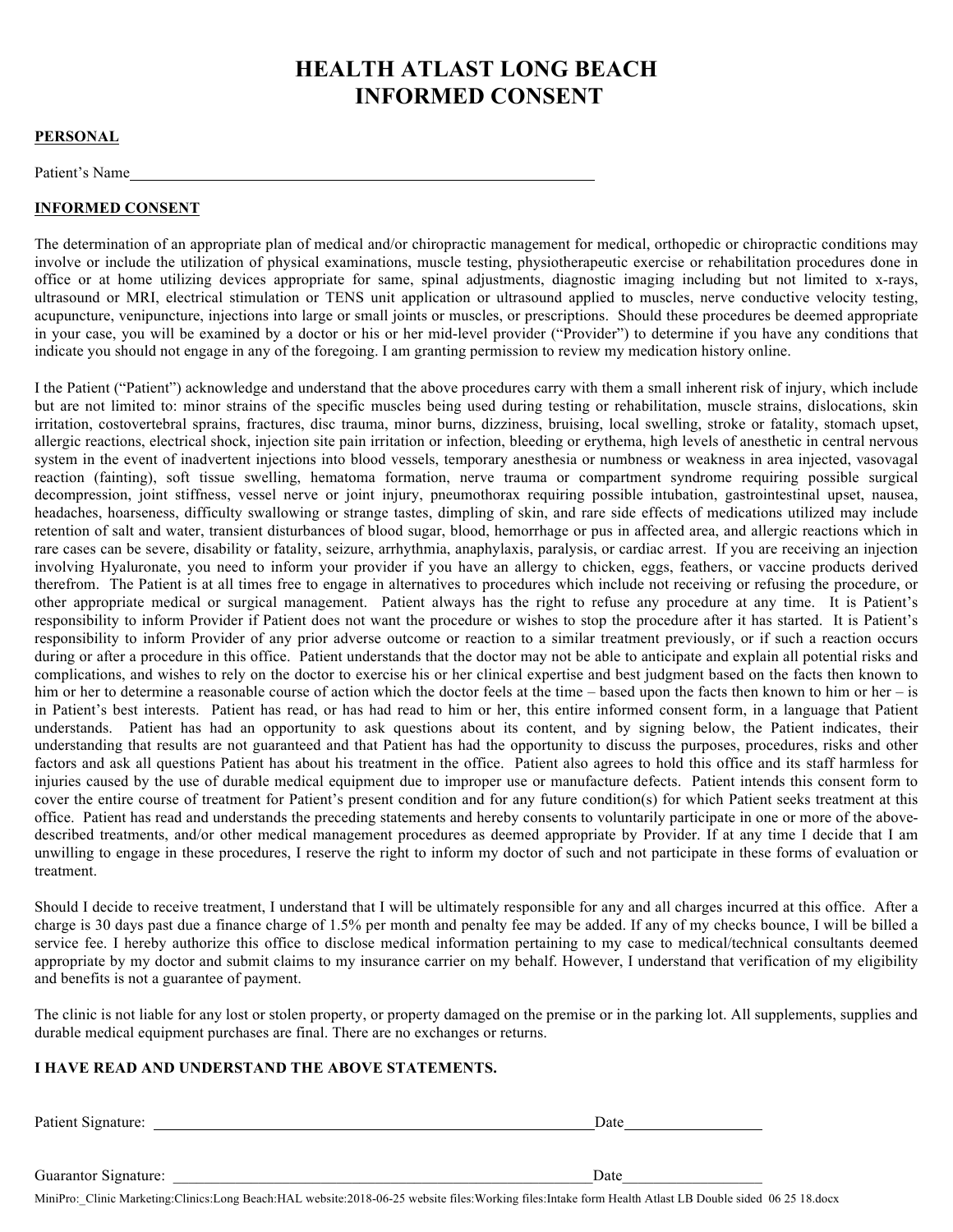|                                    |                                                                                                                                                                                                                                                                         |                       | <b>Medical History Intake Form</b> Today's Date $\frac{1}{\sqrt{2}}$  |
|------------------------------------|-------------------------------------------------------------------------------------------------------------------------------------------------------------------------------------------------------------------------------------------------------------------------|-----------------------|-----------------------------------------------------------------------|
|                                    |                                                                                                                                                                                                                                                                         |                       |                                                                       |
|                                    |                                                                                                                                                                                                                                                                         |                       |                                                                       |
|                                    | What problem/issue brings you here today (worst problem 1st)?                                                                                                                                                                                                           |                       | PLEASE DRAW THE LOCATION OF YOUR COMPLAINTS BELOW, UTILIZING          |
|                                    |                                                                                                                                                                                                                                                                         | TINGLING:             | XXXXX FOR SYMPTOMS OF PAIN AND 00000000 FOR NUMBNESS OR               |
|                                    |                                                                                                                                                                                                                                                                         |                       |                                                                       |
|                                    |                                                                                                                                                                                                                                                                         |                       |                                                                       |
|                                    |                                                                                                                                                                                                                                                                         |                       |                                                                       |
|                                    |                                                                                                                                                                                                                                                                         |                       |                                                                       |
|                                    | 6 Severity (1-10) Date of Onset:                                                                                                                                                                                                                                        |                       |                                                                       |
| HPI: How did the it start?         | Is there a history of trauma to this area? Yes No                                                                                                                                                                                                                       |                       | ₩                                                                     |
| <b>Prior Workup/Tests/Imaging:</b> |                                                                                                                                                                                                                                                                         |                       |                                                                       |
|                                    | The level of discomfort you have today.                                                                                                                                                                                                                                 |                       |                                                                       |
| No Pain                            | $\overline{0}$ 1 2 3 4 5 6 7 8 9 10<br>Worst Pain Ever                                                                                                                                                                                                                  |                       |                                                                       |
|                                    | <b>Please describe what the pain feels like:</b> Dull   Achy   Burning  <br>Stabbing   Numb   Tingling   Pulling   Cramping   Stiff   Tight   Throbbing   Itching                                                                                                       |                       |                                                                       |
|                                    | Time of Day: Morning   Afternoon   Evening   Bedtime   All the time   Varies                                                                                                                                                                                            |                       |                                                                       |
|                                    | What makes it worse? Standing   Sitting   Walking   Laying Down   Bending Back   Bending Forward   Twisting  <br>Going Upstairs   Going Downstairs   Driving   Coughing   Sneezing Other                                                                                |                       |                                                                       |
|                                    | <b>What makes it better?</b> Standing   Sitting   Walking   Laying Down   Bending Back   Bending Forward   Twisting  <br>Going Upstairs   Going Downstairs   Driving   Coughing   Sneezing Other                                                                        |                       |                                                                       |
|                                    | Please describe the time course of your pain:<br>Constant   Comes and goes (fluctuating)                                                                                                                                                                                | Worsening   Improving | Is it improving or worsening or staying the same?<br>Staying the same |
|                                    | <b>Medical History:</b> Diabetes   Thyroid   Cancer   Seizure   Heart Disease   Hypertension   Stroke   Back Surgery   Knee Surgery<br>Varicose Veins   Cholesterol   Depression   Sleep Disorder   Blood Clots   Bleeding Problems   Seizures   Nutritional Deficiency |                       |                                                                       |
|                                    |                                                                                                                                                                                                                                                                         |                       | Do you have a history of cancer? $Y$ N                                |
|                                    | Surgical History: What surgeries have you had?                                                                                                                                                                                                                          |                       | Have you ever had chemotherapy or radiation? $Y_N$ N                  |
|                                    |                                                                                                                                                                                                                                                                         |                       | Date: $\qquad \qquad$                                                 |
|                                    |                                                                                                                                                                                                                                                                         |                       | Date: $\qquad \qquad$                                                 |
|                                    |                                                                                                                                                                                                                                                                         |                       | Date: $\_\_$                                                          |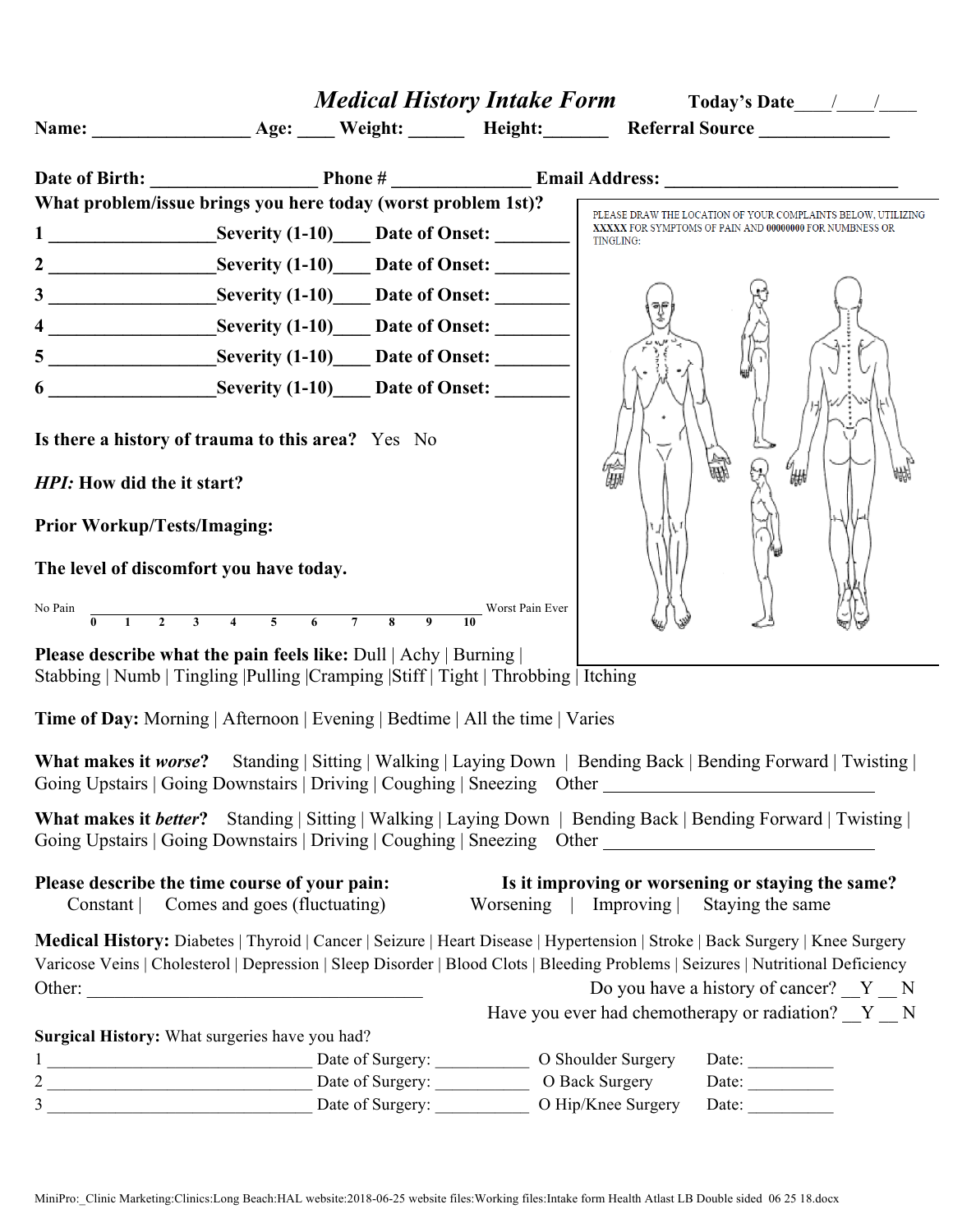#### **Current Medications:**

|            | Drug Name | Dosage | Purpose | Prescribing Dr and Phone # |
|------------|-----------|--------|---------|----------------------------|
| Medication |           |        |         |                            |
|            |           |        |         |                            |
|            |           |        |         |                            |
|            |           |        |         |                            |
|            |           |        |         |                            |
|            |           |        |         |                            |
|            |           |        |         |                            |

**Allergies to Medications:** Are you hypersensitive or allergic to foods, drugs, or environmental substances? O No known drug allergies

|                                                                                     | <b>O</b> unemployed              |                                                            |
|-------------------------------------------------------------------------------------|----------------------------------|------------------------------------------------------------|
| <b>Family History</b> (write father, mother, siblings):                             |                                  |                                                            |
| Cancer                                                                              |                                  |                                                            |
|                                                                                     |                                  | Stroke                                                     |
|                                                                                     |                                  |                                                            |
| Bleeding Disorder                                                                   | Asthma<br>Nutritional Deficiency | Mental Illness                                             |
| Arthritis                                                                           |                                  | Alzheimers                                                 |
| <b>LIFESTYLE HABITS</b>                                                             |                                  |                                                            |
|                                                                                     |                                  | $Y$ $\_\ N$ Enjoy your work                                |
| $Y$ N Exercise, what kind?                                                          |                                  | $Y$ N Watch TV? How much?                                  |
|                                                                                     |                                  | $Y$ $\_\ N$ Use alcoholic beverages                        |
| How often do you exercise?                                                          |                                  | $#$ per week                                               |
| Y N Average 6-8 hrs. of sleep                                                       |                                  | Y N Treated for alcoholism                                 |
| Y N Are you married? Have supportive relationship?                                  |                                  | Y N Use tobacco currently                                  |
| Y N History of abuse Y N Use recreational drugs                                     |                                  | Y N Used tobacco in the past                               |
| Y N Treated for drug dependence                                                     |                                  | How many years?                                            |
|                                                                                     |                                  |                                                            |
|                                                                                     |                                  | How many packs per day?                                    |
| REVIEW OF SYSTEMS (circle which ones you have at this time or in the last few days) |                                  |                                                            |
| Fevers, Chills, Night Sweats, Unintentional Weight loss?                            |                                  | Poor endurance, wheezing, cough after exercise?            |
| New rashes or psoriasis or skin lesions? Bruise easily?                             |                                  | Nausea, vomiting, black stools, loss of control of stools? |
| Loss of control of urine, urinary urgency?                                          |                                  | <b>Recent Kidney stones, Urine infection?</b>              |
| Vision change, double vision, change in taste?                                      |                                  | Numbness, tingling, Intolerant to heat/cold?               |
| Headaches, Ringing in ears, hearing loss, vertigo?                                  |                                  | Depressed mood, sleep problems, anxiety?                   |
| Chest pain, shortness of breath?                                                    |                                  | Weakness, Loss of a joint's range of motion                |

**MASSAGE, TRIGGER POINT THERAPY, EXERCISES, STRETCHING** Trigger Point Injections (TPI) are used to treat extremely painful and tender areas of muscle. I understand and accept the most common risks and complications of trigger point injections, which include but are not limited to: infection, numbness, trauma to nerves, pneumothorax with chest wall injections, vasovagal reaction (fainting), soft tissue swelling, bruising or hematoma.

**Initials**:\_\_\_\_\_\_

Patient Name (Please Print) \_\_\_\_\_\_\_\_\_\_\_\_\_\_\_\_\_\_\_\_\_\_\_\_\_\_\_\_\_\_\_\_\_\_\_\_\_\_\_\_\_\_\_\_\_\_\_\_\_\_\_\_\_\_\_\_\_\_\_\_

Signature (Patient or Guardian if a minor) Date

MiniPro:\_Clinic Marketing:Clinics:Long Beach:HAL website:2018-06-25 website files:Working files:Intake form Health Atlast LB Double sided 06 25 18.docx

 $\mathcal{L}_\text{max} = \mathcal{L}_\text{max} = \mathcal{L}_\text{max} = \mathcal{L}_\text{max} = \mathcal{L}_\text{max} = \mathcal{L}_\text{max} = \mathcal{L}_\text{max} = \mathcal{L}_\text{max} = \mathcal{L}_\text{max} = \mathcal{L}_\text{max} = \mathcal{L}_\text{max} = \mathcal{L}_\text{max} = \mathcal{L}_\text{max} = \mathcal{L}_\text{max} = \mathcal{L}_\text{max} = \mathcal{L}_\text{max} = \mathcal{L}_\text{max} = \mathcal{L}_\text{max} = \mathcal{$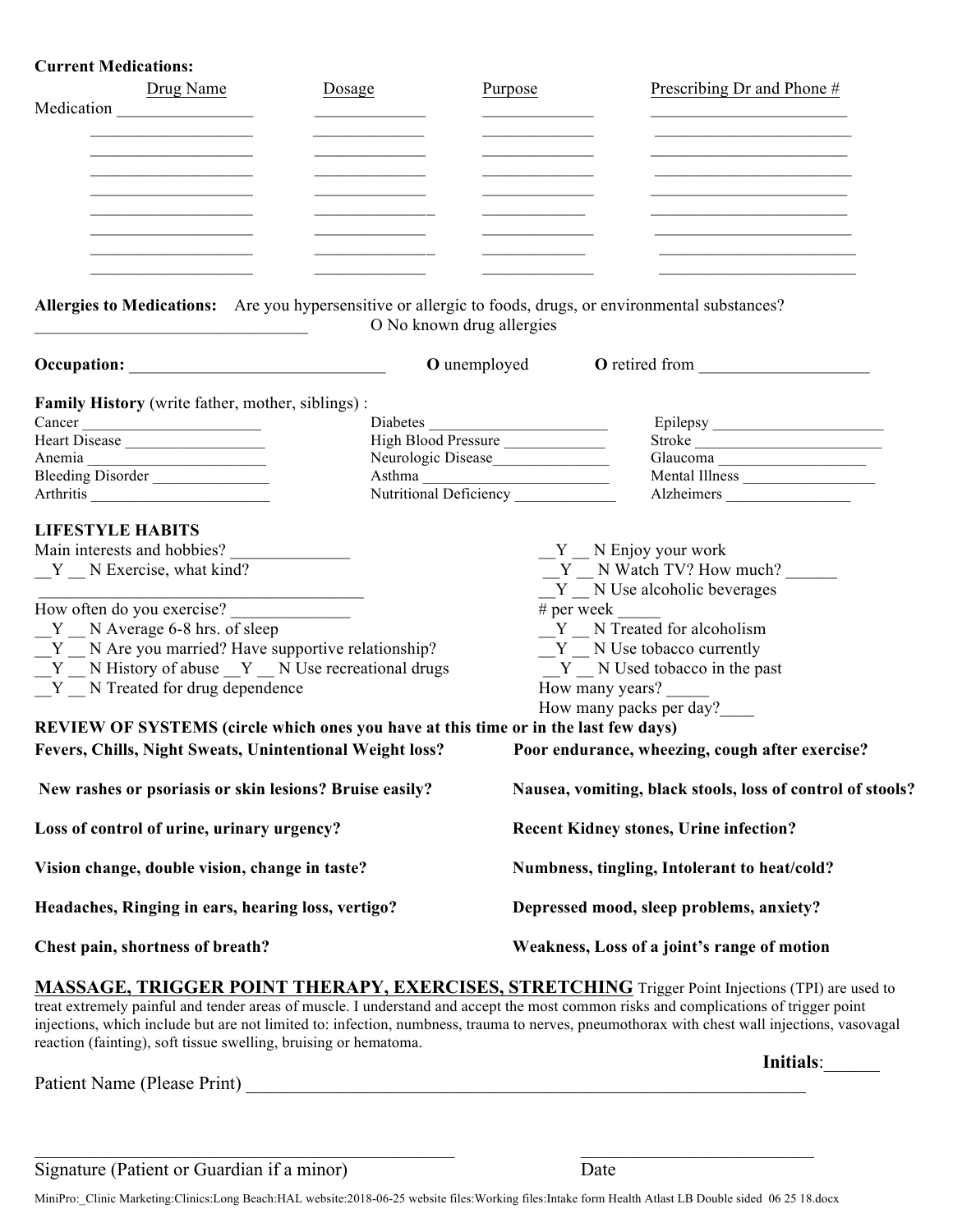### HEALTH ATLAST Long Beach

## **Acknowledgement Receipt of Notice of Privacy Practices**

We are required to provide you with a copy of our Notice of Privacy Practices, which states how we may use and disclose your health information and your rights and our legal obligations with respect to your health information.

By signing this form you acknowledge you have received the Notice of Privacy Practices.

You may refuse to sign this acknowledgement, if you wish.

| Name:         |  | Today's Date:                                |  |
|---------------|--|----------------------------------------------|--|
| Date of Birth |  | Last 4 digits Social Security $\#$   xxx-xx- |  |

Acknowledgement by Individual:

Please sign your name to acknowledge receipt of the Notice of Privacy Practices of HEALTH ATLAST Long Beach on this line:

Acknowledgement by Personal Representative acting for an Individual:

**\_\_\_\_\_\_\_\_\_\_\_\_\_\_\_\_\_\_\_\_\_\_\_\_\_\_\_\_\_\_\_\_\_\_\_\_\_\_\_\_\_\_**

**\_\_\_\_\_\_\_\_\_\_\_\_\_\_\_\_\_\_\_\_\_\_\_\_\_\_\_\_\_\_\_\_\_\_\_\_\_\_\_\_\_\_**

**\_\_\_\_\_\_\_\_\_\_\_\_\_\_\_\_\_\_\_\_\_\_\_\_\_\_\_\_\_\_\_\_\_\_\_\_\_\_\_\_\_\_**

**\_\_\_\_\_\_\_\_\_\_\_\_\_\_\_\_\_\_\_\_\_\_\_\_\_\_\_\_\_\_\_\_\_\_\_\_\_\_\_\_\_**

If you are signing this acknowledgement on behalf of the Individual named above, please print your name on this line:

Please write your relationship and authority to act for the Individual on this line: (documentation may be requested)

If you are signing this acknowledgement on behalf of the Individual named above, please sign your name on this line:

### **Important Security Warning - Email**

Email that is not sent by a secure, encrypted method is not a secure method of communication. It may be intercepted and read by unauthorized persons. An email communication from us to you identifies you as a patient of HEALTH ATLAST Long Beach and may put your personal, protected health information at risk of being compromised, misused or stolen. Personal identity theft including medical identity theft is a serious and growing problem. If you request our Notice of Privacy Practices or any other communication from us by email please understand that by this Warning, HEALTH ATLAST Long Beach has informed you of the risks of using email and text messaging for confidential communications.

**\_\_\_\_\_** By checking here I agree that HEALTH ATLAST Long Beach may send me a copy of its current Notice of Privacy Practices by email if I request that it be sent to me by email although l understand that email is not a secure form of communication. I accept full responsibility for any adverse consequences to me resulting from the use of email to send me a current Notice of Privacy Practices at my request.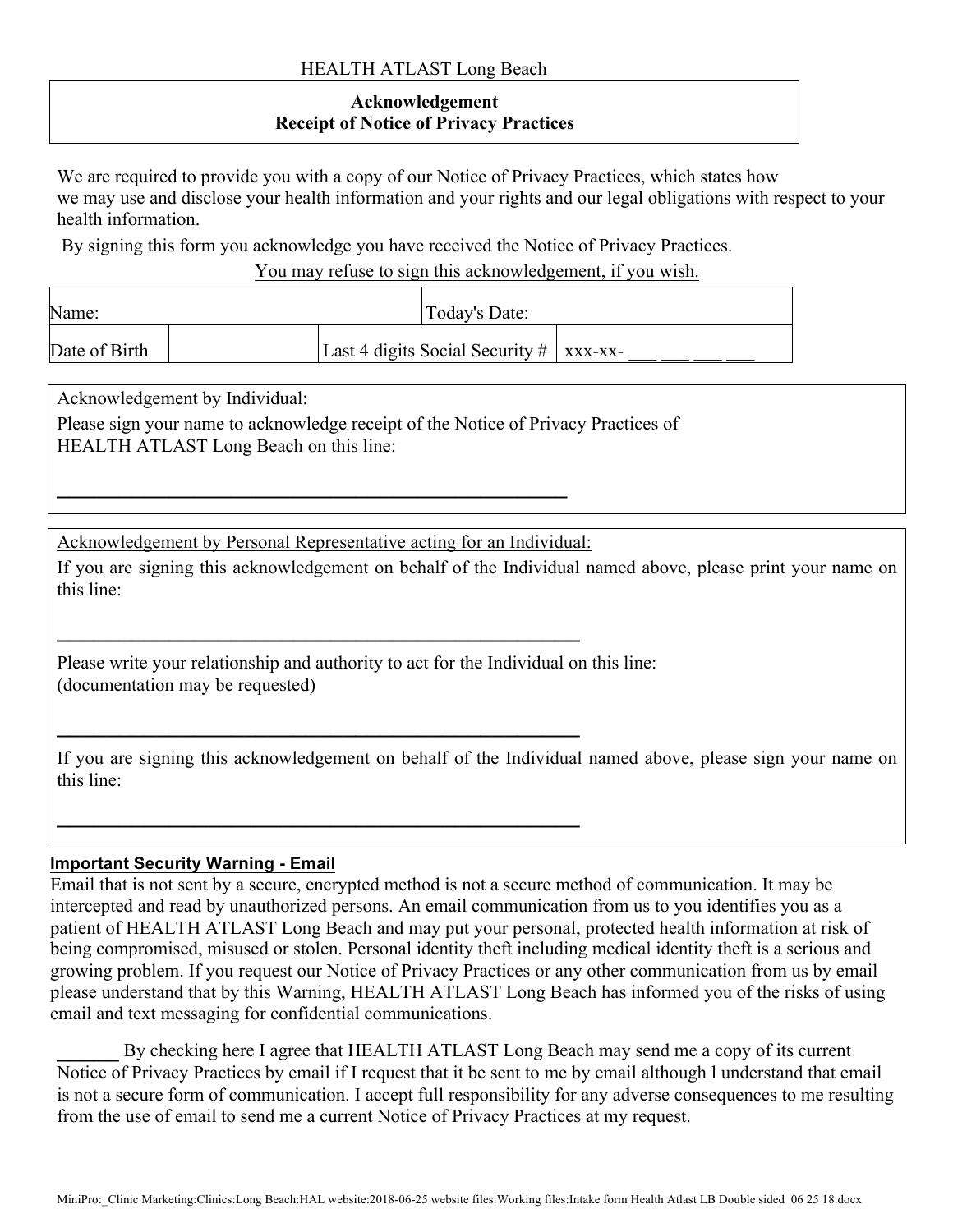г

| Name of Individual:                                                                                                                                                                                                                                                                                                                                             |                        |  |  |  |
|-----------------------------------------------------------------------------------------------------------------------------------------------------------------------------------------------------------------------------------------------------------------------------------------------------------------------------------------------------------------|------------------------|--|--|--|
| Identity of the Individual verified, documentation on file<br>Name of Personal Representative (if applicable):                                                                                                                                                                                                                                                  |                        |  |  |  |
| Identity and Authority to Act of Personal Representative verified, documentation on file                                                                                                                                                                                                                                                                        |                        |  |  |  |
| We attempted to obtain written acknowledgement of receipt of our Notice of Privacy Practices from the<br>Individual, but it could not be obtained because:<br>The Individual or Personal Representative refused to sign the acknowledgement<br>Due to an emergency situation it was not possible to obtain acknowledgement<br>(Please provide specific details) |                        |  |  |  |
| Other (Please provide specific details)                                                                                                                                                                                                                                                                                                                         |                        |  |  |  |
| Confirmed by HEALTH ATLAST Long Beach                                                                                                                                                                                                                                                                                                                           |                        |  |  |  |
| Signature                                                                                                                                                                                                                                                                                                                                                       | Printed Name and Title |  |  |  |